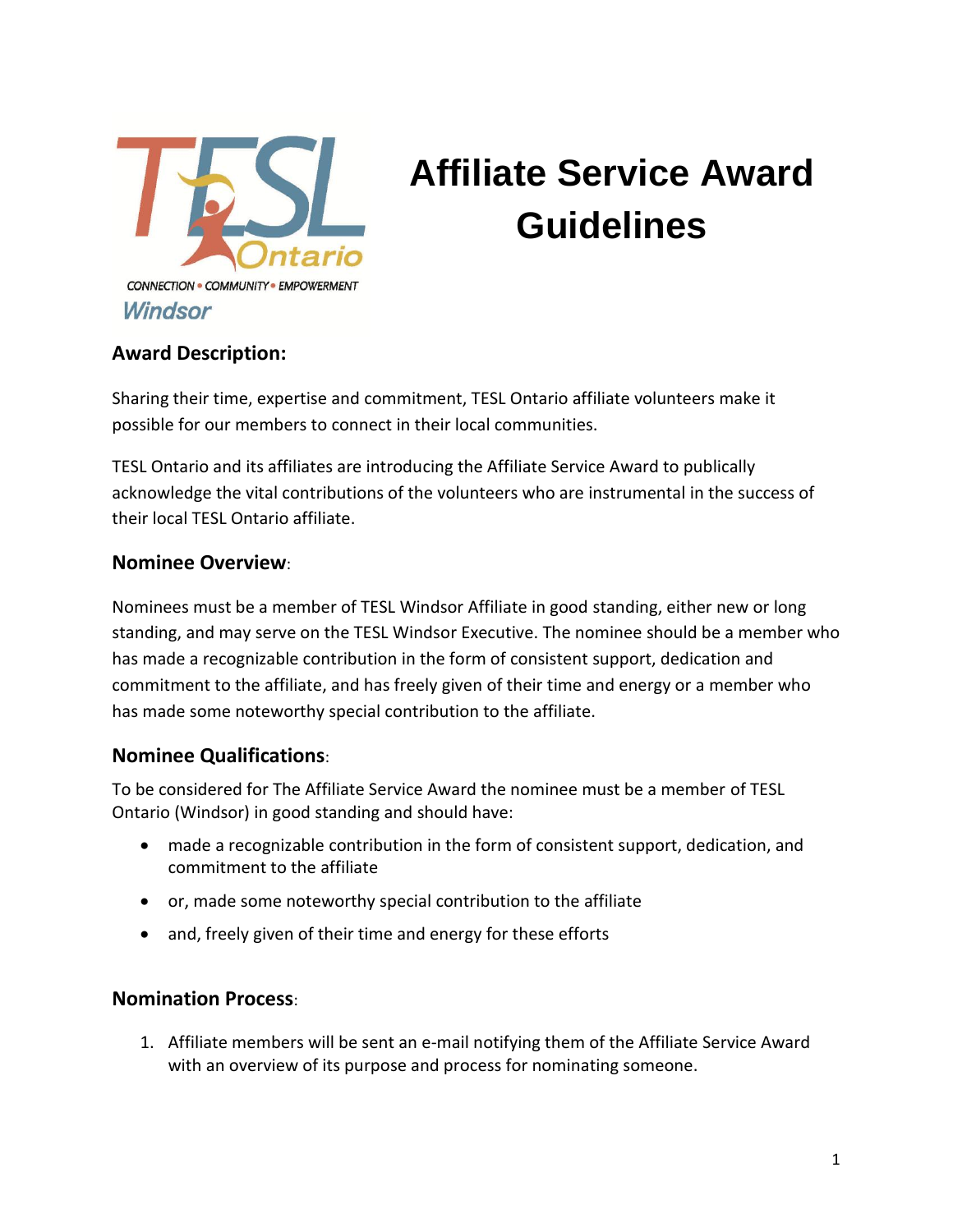- 2. Nominations will be sent by e-mail to a designated Awards Committee e-mail address posted on the Affiliate website and must include :
	- a. the nominator's name, e-mail address, home address, and phone number
	- b. the nominee's name, email address, home address, and phone number
	- c. confirmation that both are TESL Ontario (Windsor) members
	- d. an explanation of why they believe the nominee is deserving of the award; stating the contributions they believe the nominee has made to the TESL Windsor Affiliate
	- e. the nominee's relationship to the nominator
- 3. Each member can only nominate one member.
- 4. Nominations must be received by the Awards Committee by a designated deadline to be considered.
- 5. Incomplete nominations will be notified by e-mail or phone by the Awards Officer and must be resubmitted by the designated deadline to be further considered for the award.
- 6. Only one award will be issued each year.
- 7. A list of qualifying nominees will be screened by the Award's Officer for eligibility and presented to the Award's Committee for voting.
- 8. Each of the three Award's Committee members will have one vote.
- 9. The nominee with the most votes is the successful candidate.
- 10. If there is a tie vote the nominees who are tied will be forwarded to the Affiliate Executive for voting. The nominee with the most votes will be the successful candidate.
- 11. Each Executive member will have one vote by secret ballot.
- 12. Another tie would be decided by a draw.
- 13. Successful candidate will be notified by mail and e-mail.

### **Conflict of Interest**:

Members are free to nominate anyone, other than a family member, that they think/feel are deserving of recognition for their contributions to the affiliate.

*\*\* Award recipients' names and biographies may be posted on the TESL Ontario and/or TESL Toronto websites, as well as in TESL Ontario publications where appropriate.*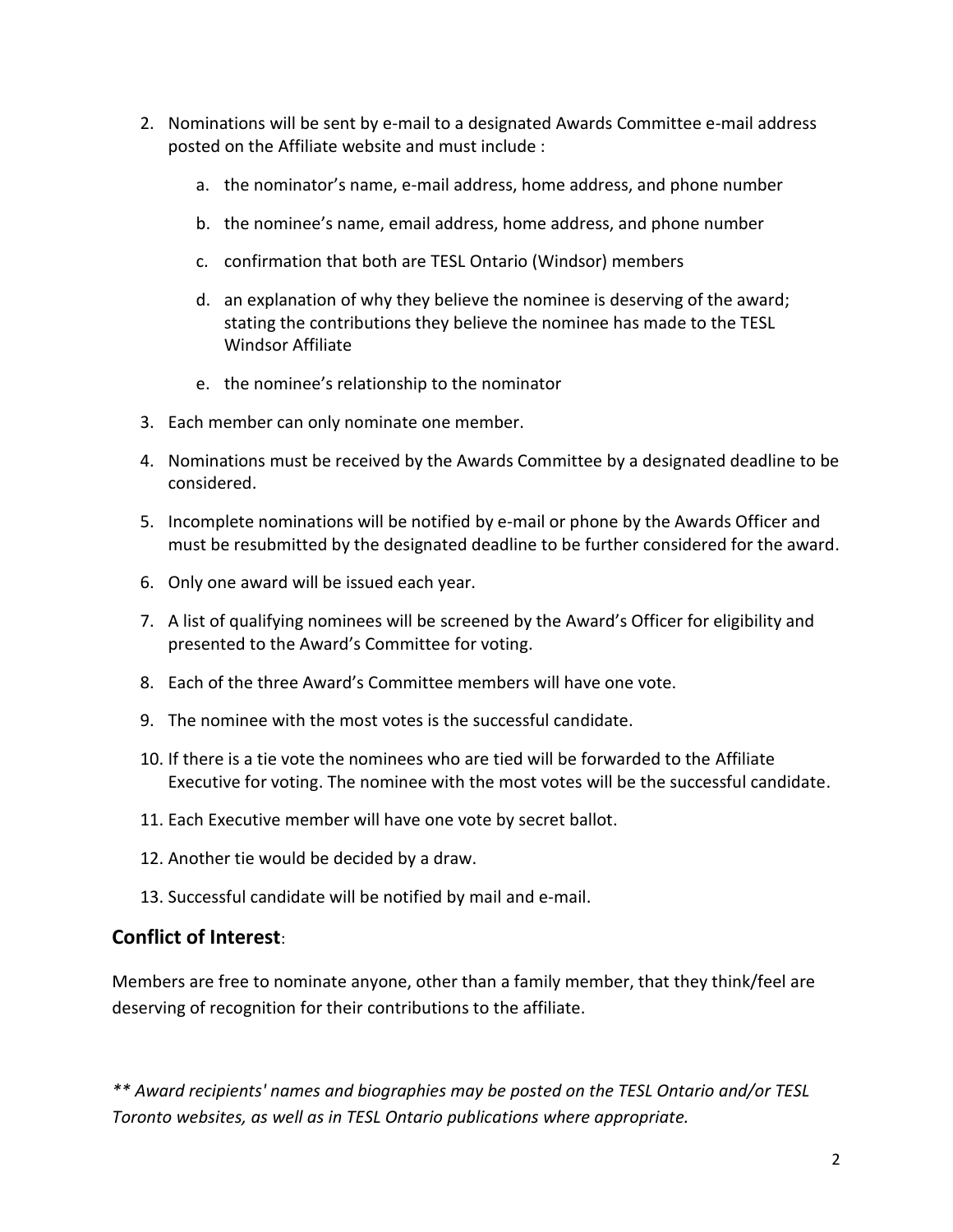

# **Affiliate Service Award Nomination Evaluation**

### **Guiding principles:**

An Award's Officer and Award's Committee will be chosen from Affiliate Executive Members or Affiliate Members, consisting of 3 members who will be responsible for receiving, screening, recording, and deciding on the successful recipient of the Affiliate Service Award. The Award's Officer will collect, screen, and report results to Award's Committee for final approval, consideration, and voting. The Award's Committee agrees to consider each nominee equally, fairly, and with professional integrity.

### **Impartiality**:

The nominees are judged by the Award's Committee whose members are expected to declare any conflict of interest, if deemed fitting by them, whereby an alternate member would be assigned. Members are expected to vote for the nominees based strictly on their perception of the memberships' degree of support and recognition for the nominee's contribution to the betterment of the Affiliate.

### **Nomination Evaluation and Judging**:

After being screened to ensure nominees meet all the criteria set out in the Nominee Qualifications by the closing date, the Award's Officer presents the nominee applications to the Award's Committee.

The Award's Committee will then review the applications and vote by secret ballot after considering and evaluating the number of nominations and merit of the reasons given for the nomination for each nominee. Nominees will be presented to the Affiliate Executive for a secret ballot vote if there is a tie. If there is still a tie there will be a draw to decide.

When voting, consideration will be given to the number of nominations and identified contributions by the membership for each nominee which will be deemed to reflect the degree of support or recognition of any particular nominee.